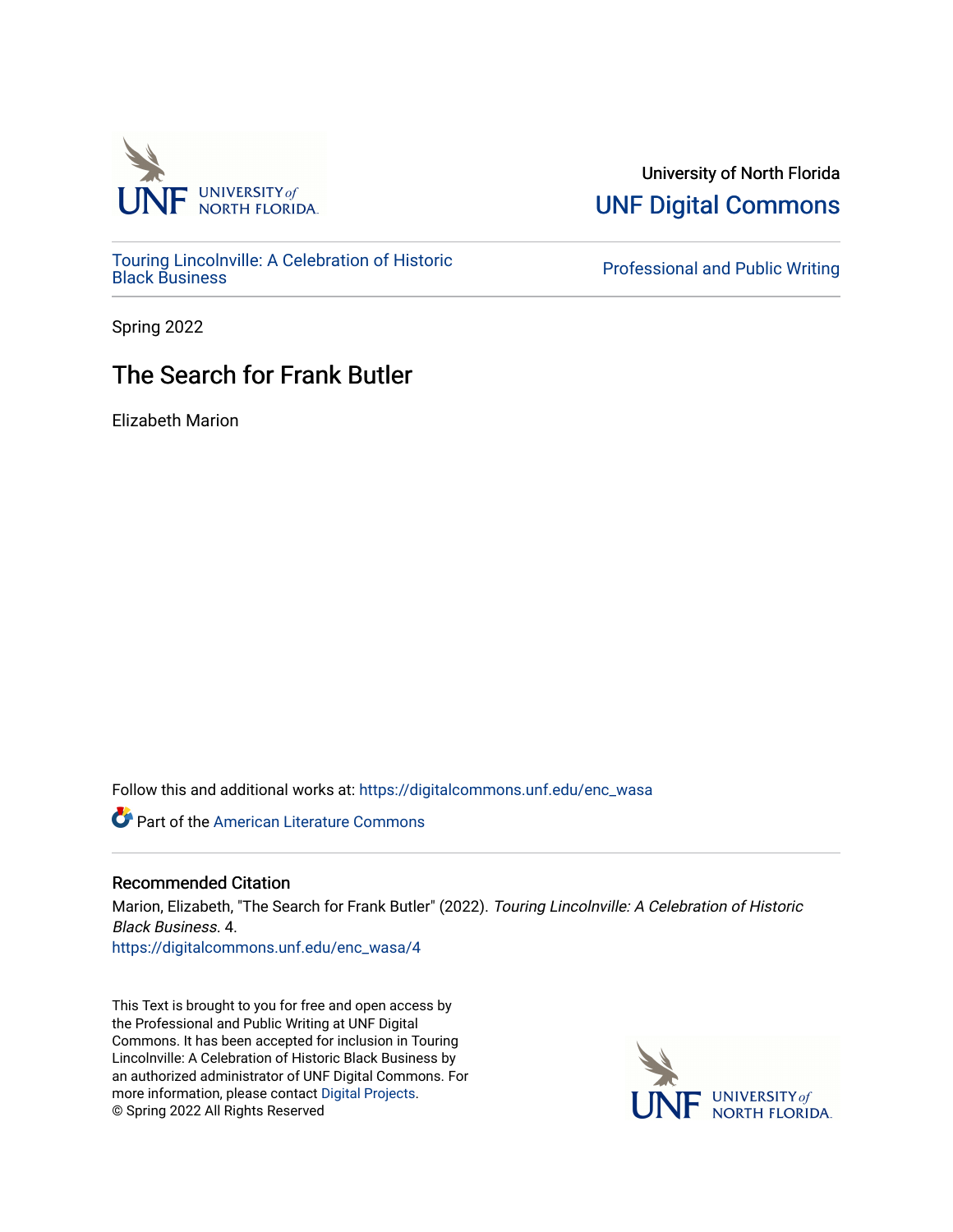## **Foreword**

I was inspired in this piece by John McPhee's *The Search for Marvin Gardens.* I had read this piece previously, but something about it resonated with me more this time around. I liked how he created stories within a real-life game that we all know. When I originally came up with the idea, I was planning to have Frankie be a young Frank Butler. Having her be his daughter instead, allowed for more inspiration to come from McPhee's piece. I thought it would be a much better way to include more of the town, plus some information about social circulation as well. I wasn't sure of how to end our story: Should she find her father? Or should her search continue on after the end of the story? But I liked the idea of leaving it on a cliffhanger of she found him, but is unsure if it's actually him.

## The Search for Frank Butler

By Liz Marion

"Hello, can I help you?"

The voice startled Frankie as she was looking up at the sign above the doorway to the shoe repair shop.

"Oh hello! Sorry, I was lost in thought, I suppose", Frankie responded, shyly. She wasn't usually shy and allowed her thoughts to form questions almost immediately, but she wasn't expecting anyone to be at the shop this time of morning.

"Ah, I see", the shop keep responded. "Well, I can leave you to wonder, or you're welcome to come inside and sit a spell." The bell at the top of the door jingled as the shop keep opened the door further, welcoming Frankie inside.

Frankie smiled, "Yeah, that would be great actually."

She took his invitation and moved inside the shop, taking everything in as she saw it. It was a small, humble shop. She imagined it flourishing with life not that long ago. She knew it was a funeral home before it became a shoe repair shop, and Frankie couldn't help but wonder if it was difficult to move into somewhere that held so much sadness within it. The inside of the building was small, just as the outside had implied. The faded brick outside was replicated on the inside, implying that the shop had been home to several other businesses previously. She could tell the building was old, though, she didn't know exactly how old the structure was.

The shop keep held his arms open as if to take it all in. "Welcome to Ferrell Shoe Repairer's! We used to be Kearney and Ferrell a few short years ago, but… Well, that story's a bit unfortunate. Anyway, I'm Mr. Ferrell and I own this shop."

His face seemed to sadden as he mentioned the past shop, she assumed he owned with someone close to him, but he moved past it so quickly, she figured it was best not to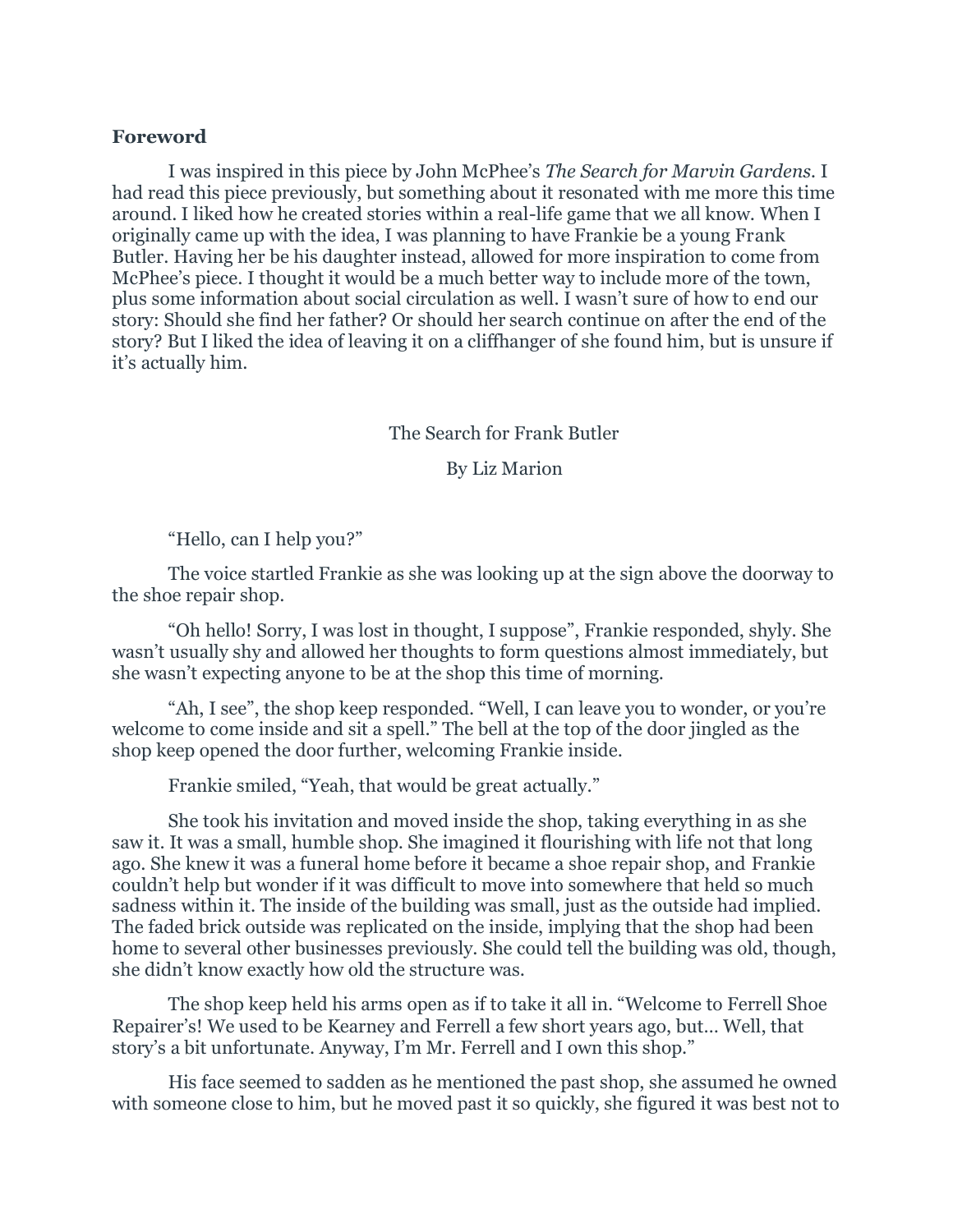ask about that. It was a warm spring day as she began wandering through the streets of Lincolnville. Frankie had lived around the corner to some of the most historic buildings in Lincolnville for quite some time but had never ventured out to explore them. She had always heard about the history enveloped in those brick walls. The idea of a structure being built centuries ago and holding so much history, quite literally being in her backyard, was fascinating. She wished it were cooler today. She imagined how the cool breeze would feel against her face as she wandered the streets, her nostrils filling with the scent of oak as leaves brushed by her feet. She imagined the signs above the doors swaying with that same breeze, inviting people in. She left her small apartment at seven that morning and began her walk towards the businesses of Lincolnville. She paused when she reached the shoe repair shop located at 93 Washington Street. Frankie wondered what businesses this space held a home for previously. She assumed it wasn't always shoe repair, but as she looked around at the faded, brick structure, she tried to imagine the businesses that flourished there previously.

He seemed to notice her taking in all the sights the humble building had to offer as he said, "You know, this building is one of the oldest on the block. I've tried my best to keep her looking as good as she did back then, but, well, you know."

Frankie smiled. She admired Mr. Ferrell's modesty, but she quite liked the antique-like look the building held. It added to the ambiance of the place.

"I quite like the look of it. When was this building constructed?"

"Well," Mr. Ferrell began, "We aren't exactly sure of her dates. But she was built sometime between '65 and '85."

He paused as the bell at the door jingled, "Ah Mr. Brown. What can I do you for today?"

"Shoooot, how did you know it was me?"

Mr. Ferrell smiled, "I'd know those beat up Oxford's anywhere."

"You know me, Ferrell. Just another repair on the ol' Oxford's here. The front's come apart again and my toes get cold with all these puddles 'round here."

Just as Mr. Ferrell really began to tell her about the history of the place, a man walked in with an old pair of leather Oxford's. She only knew the shoe because that's the only kind her father would wear. He wore his Oxford's until the soles were scuffed and the leather was falling apart, then he brought them to a place like this. His favorite day was when he got to visit the shoe repair shop in our small town back home. Frankie never quite understood why, but maybe she'd understand as the man brought in his own pair of Oxford's.

Mr. Ferrell nodded and took the shoes Mr. Brown handed him. He looked at Frankie, "Care to see how we repair a fine pair of Oxford's like these... What did you say your name was, dear?"

"Oh! Sorry, my name is Frankie." She said as she stuck her hand out towards Mr. Ferrell.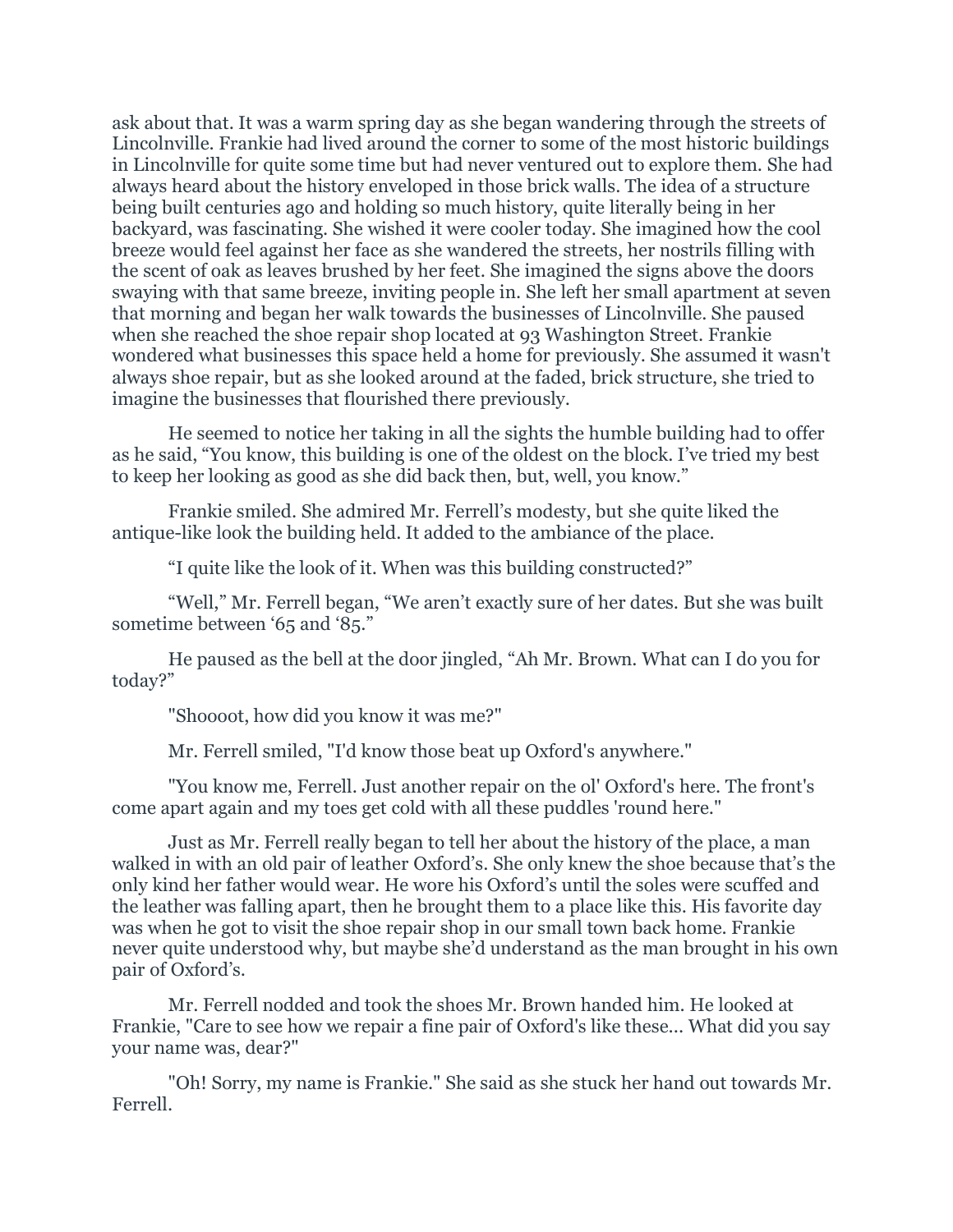Mr. Ferrell's eyes grew wide as she said her name, "Well, I'll be! You must be Frank's daughter!"

"Shoooot, you're ol' Frank's kid?" Mr. Brown's eyes were just as wide

Frankie smiled; it had been quite some time since so many people had recognized her, but she also hadn't traveled much into Lincolnville since she moved there.

"How do you know my father?"

"Well, he's only been getting his shoes fixed here for years! Yeah, I used to see him almost every week, course I reckon he hasn't been around as much recently since the some of the shops have closed."

Mr. Ferrell was beaming as he talked about my father. I knew he was known around town, but I had no idea how well-known he was!

Mr. Brown chimed in, "Yeah I've been seeing ol' Ferrell 'round here for years and I always came on Tuesdays because I knew your ol' man would be here." He paused a moment and put his hand on his forehead, "My, my, my, Frank's daughter! I never thought I'd get to meet you, but he talked a lot about you, believe you me."

Frankie smiled again. Of course, she hadn't seen her father in a few years since she moved away for work, but she was back now and hoped he was still around.

"Can I ask, have you heard from him recently? Or about him?"

"Well," Mr. Ferrell took a long pause before continuing, "We ain't seen him in quite some time now. We hear he's around, of course, but he ain't been in here for a while. I reckon he found a new shop to repair his shoes."

Mr. Ferrell was frowning by the end of it. She was wondering why her father hadn't been around recently and where he was when Mr. Brown began.

"Yeah, I ain't seen him 'round these shops for some time. Course, I only come up here on Tuesdays for ol' Ferrell here. I heard though; he was over at the cleaners not too long ago if you feel like takin' a walk down there."

"Course… You're welcome to sit a spell and hear about your father, if you like."

Mr. Ferrell had a welcoming smile on his face. She could tell it had been some time since he was able to talk about her father and Frankie was curious about what he'd been up to.

Frankie looked at her watch, it still wasn't even 8am. She nodded, "Yeah! I've got some time today. I'd love to hear about him."

She moved over and sat, criss-cross applesauce like a school girl, in one of the seats in the waiting area, excitedly waiting for Mr. Ferrell to begin.

"Well, I reckon I'll begin with when I met him. I met him 'bout 8 or 9 years ago, right?"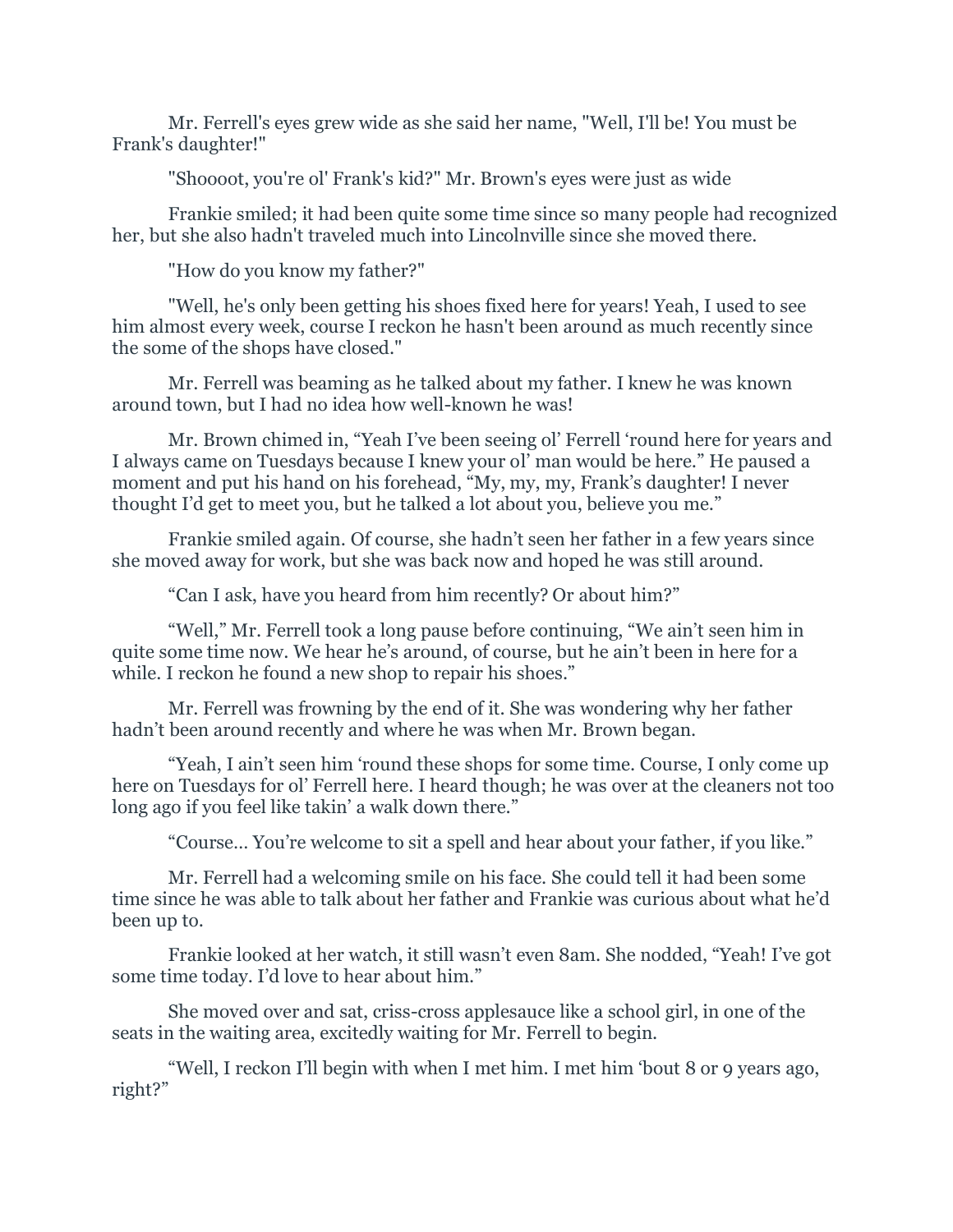He looked to Mr. Brown for confirmation and Mr. Brown nodded.

"He had just opened his market down the street. We all loved the Palace, ain't that right, Mr. brown?"

Mr. Brown was nodding excitedly this time, "Oh yeah! The Palace was the place to be! They had everything ya needed in one place. Course ol' Frank kept raising the prices of everything and eventually, lotsa people had to stop going. They still went to socialize of course, but the groceries, oh no no we got those down the street."

Frankie was saddened to hear everyone had gone elsewhere for their groceries, but it made sense given the economy. She was glad they still stayed around to socialize though. Maybe she would find one of the socializers at the cleaners when she went to visit today.

Mr. Ferrell seemed to notice her saddened expression as he began to reassure her.

"Now, don't you worry, dear. He still did alright. Course, he did better before, but with the shops going the way they were, he had to do something to stay afloat."

Frankie nodded, understandingly.

Mr. Ferrell continued, "Lack of business wasn't the reason he closed either. Everyone 'round here loved ol' Frank and tried to support him and his shop any time they could. Hell, we all do that for each other. I get people in here that don't even wear Oxford's or leather shoes that need repairing, but they still bring in their friends and they bring their shoes. That's the type of town this is. It's a damn shame so many shops have had to close."

Mr. Brown cut in, "Aw hell, I'm the only one in here once a week now. But I can't keep a pair of shoes longer than a week before a new hole comes in."

Mr. Ferrell laughed, "Yeah, I been seeing Mr. Brown here more than anyone. Even when the day comes I have to close my own shop, I'm sure he'll come find me to repair those same raggedy Oxford's."

"These are my lucky Oxfords, Ferrell. You'll be repairing this till I die with them."

The smile never left Mr. Ferrell's face the whole time he was talking. Frankie could tell everyone around here loved each other. She wished she could've seen the town a few years ago when her father was around and more shops were open, but she was glad Mr. Ferrell was still around.

"Now, like I said, ol' Frank didn't close his shop because of a lack of customers. Even when we didn't have anything, we'd all round up a few cents and support him anyway we could. And he did the same for us. But the day finally came; ol' Frank decided this wasn't the place for him anymore and closed the Palace. He still stuck around and visited everyone. I still repaired his shoes quite some time after, but I reckon he found somewhere better suited for him."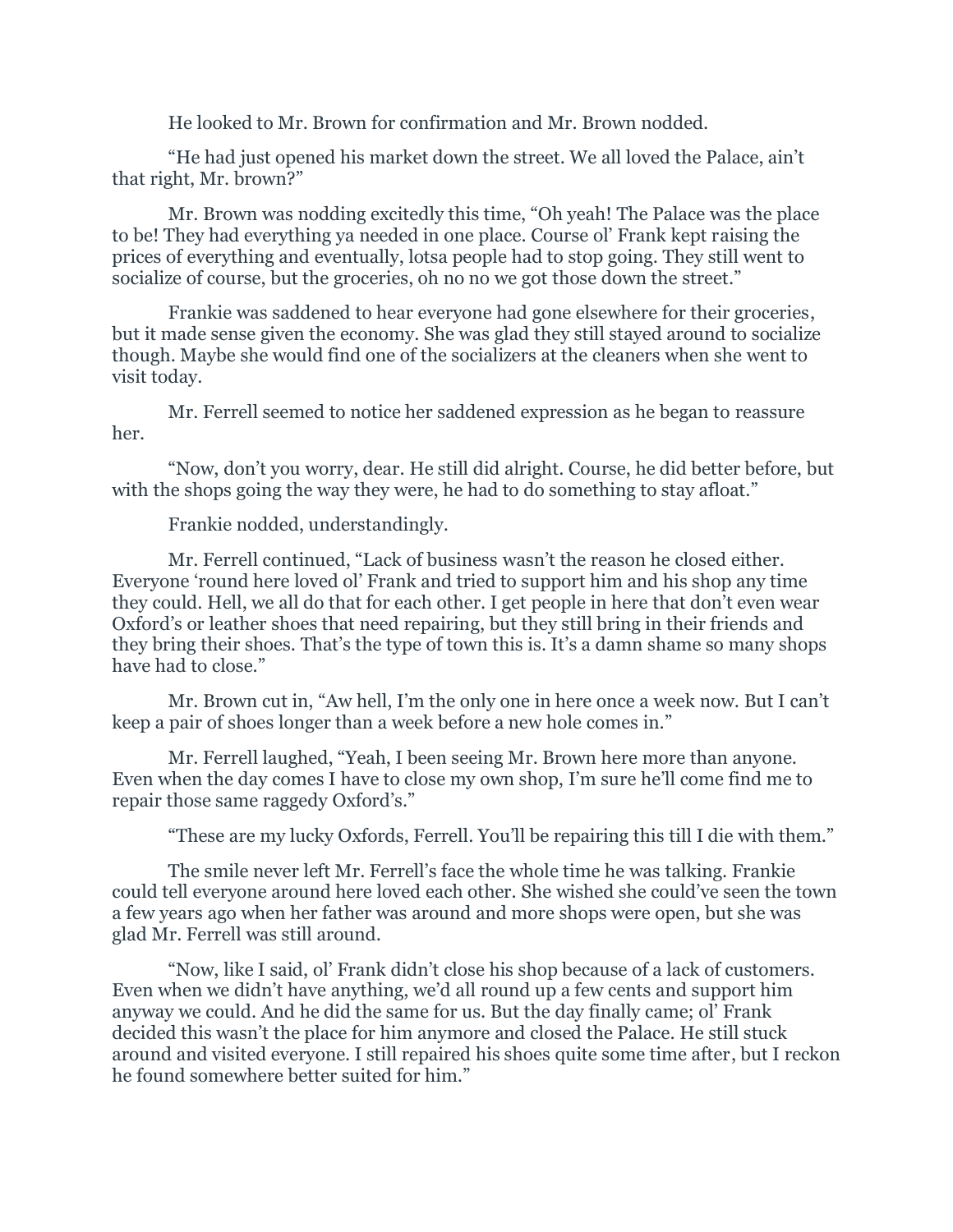Frankie was relieved to hear that everyone still loved her father and tried to support him. This town seemed like a happy place, full of good people.

"How long has it been since he's been around here?" Frankie asked.

Mr. Ferrell scratched his head, "Oh… It's been a few months, hasn't it?"

"Yeah, I been coming every Tuesday and I ain't seen him on a Tuesday in 4 or 5 months now, I reckon." Mr. Brown chimed in.

Frankie paused before responding. Why did her father leave? And why hadn't he come back if everyone here had such a good relationship with him? Frankie loved mysteries and this seemed like a mystery she would love to solve.

"Well, after I visit the cleaners over on Atlantic, I can come back and fill you both in, if you'd like."

Mr. Ferrell smiled, "Well, that would be great. I'm sure I'll be working on these ol' Oxford's for some time. Maybe you can find ol' Frank too and tell him we miss seeing him round town."

Frankie said bye to both the men and opened the door to the shop, the bell jingling on her way out. She began to wander down the street towards the Cleaners. It saddened her to see the shops she passed not doing well, or some of them even closed.

A little while later, the shop came into view: Atlantic Cleaners. She looked inside, but didn't see anyone. Why would they send her here if the shop was closed? She tried the door and pushed it open. A bell jingling once again, just as in Mr. Ferrell's shop. She looked around, but it was a typical Cleaners, like many she had seen before.

A short, stout man walked out from the backroom and stood behind the counter. He gave her a quizzical look, perhaps because she didn't have any clothes with her to be cleaned.

"Can I help you?"

"Yeah, hi, my name is Frankie. I was just over at Mr. Ferrell's shoe repair and he said you might be able to tell me about my father?"

The man almost looked annoyed, like she was wasting his time. Frankie began to think coming here was the wrong idea.

"Who's your father?"

"Frank Butler"

The man's eyes widened, just as Mr. Ferrell and Mr. Brown's had, and a smile spread across the man's face.

"Well, I'll be. You're Frank's kid! How is he? What's he doing now?"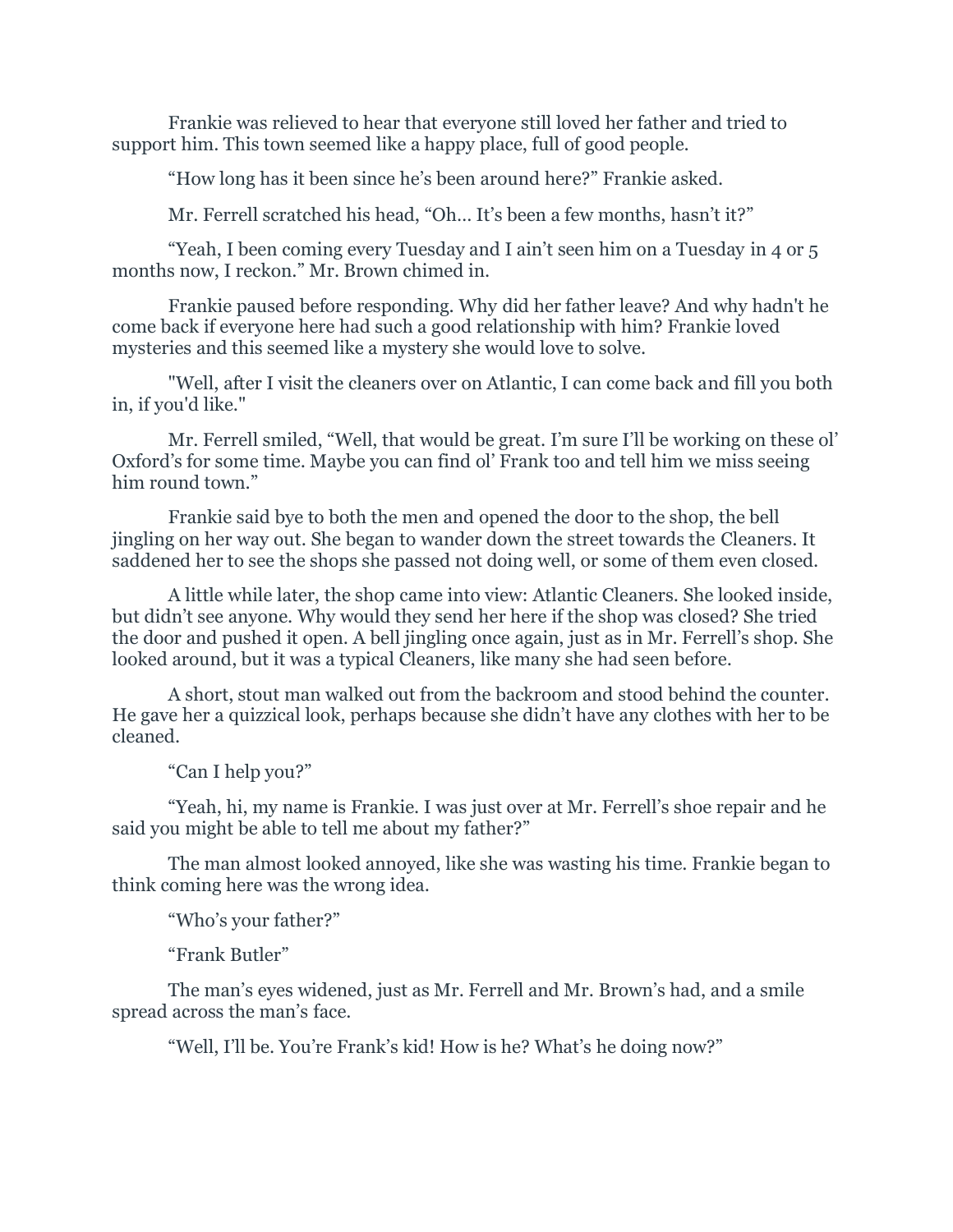All the man's questions worried Frankie that maybe he didn't know anything about her father. Maybe he hadn't been by in a long time? But why would Mr. Ferrell send her here?

"Well…" Frankie began, "I actually haven't seen him for some time. I just moved back to Lincolnville after being away for a few months and he's just gone. I just spoke with Mr. Ferrell and Mr. Brown and they said you were the last one to see him, so you might know where he is, or at least where he was headed."

The man frowned, "I might have been last to see him, but that was still some time ago. Probably a month or so. I know he was heading to the grocery over on Bernard when he left here, but I'm not sure where he was heading after that."

Frankie sighed. She was hoping she would have learned more, but her father seemed to work fast and not be around much. Maybe the grocer would know more. Or they would just send her further on this wild goose chase to find him. But it still didn't hurt to try. She was still hoping the man at the Cleaners would know more.

"Can you tell me more about him? If you have the time." She was hoping, even if she couldn't find him, she could at least learn more about him.

"Well, sure! You can just call me Tim. Yeah; I been cleaning things for Frank for quite some time now. I had people come in just to see him. I didn't mind though; it gave me a lot of business. Since he left, it's been harder to bring people in. It was always a social thing 'round here. You go where the people are."

Frankie nodded, "I just came from Mr. Ferrell's, like I said. There was a Mr. Brown in there that said he always came to get his shoes fixed on Tuesdays because that's when my father would be there. I guess he was more popular around the town than I thought."

"Oh, yeah!" Tim smiled, "I know Mr. Brown. I see him around from time to time, but he usually only comes to town to get his Oxford's repaired since Frank stopped coming around. The town just ain't been the same since."

Why would he leave?

Frankie thanked Tim for his time and made her way out of the Cleaners, the bell jingling again when she left.

She was slightly discouraged when she didn't get any answers from the Cleaners, but it only added to the mystery of why her father left the town and where he went. As Tim suggested, Frankie headed towards Bernard Avenue to see if the Grocery store held any other clues. She was glad she took the whole day off to explore; although she was originally hoping it wouldn't take that long.

Frankie rounded the corner onto Bernard Avenue and the grocery store came into view. Given how far she was from Ferrell's Shoe Repair, she wasn't sure if she'd make it back there to fill Mr. Ferrell in on what she found out.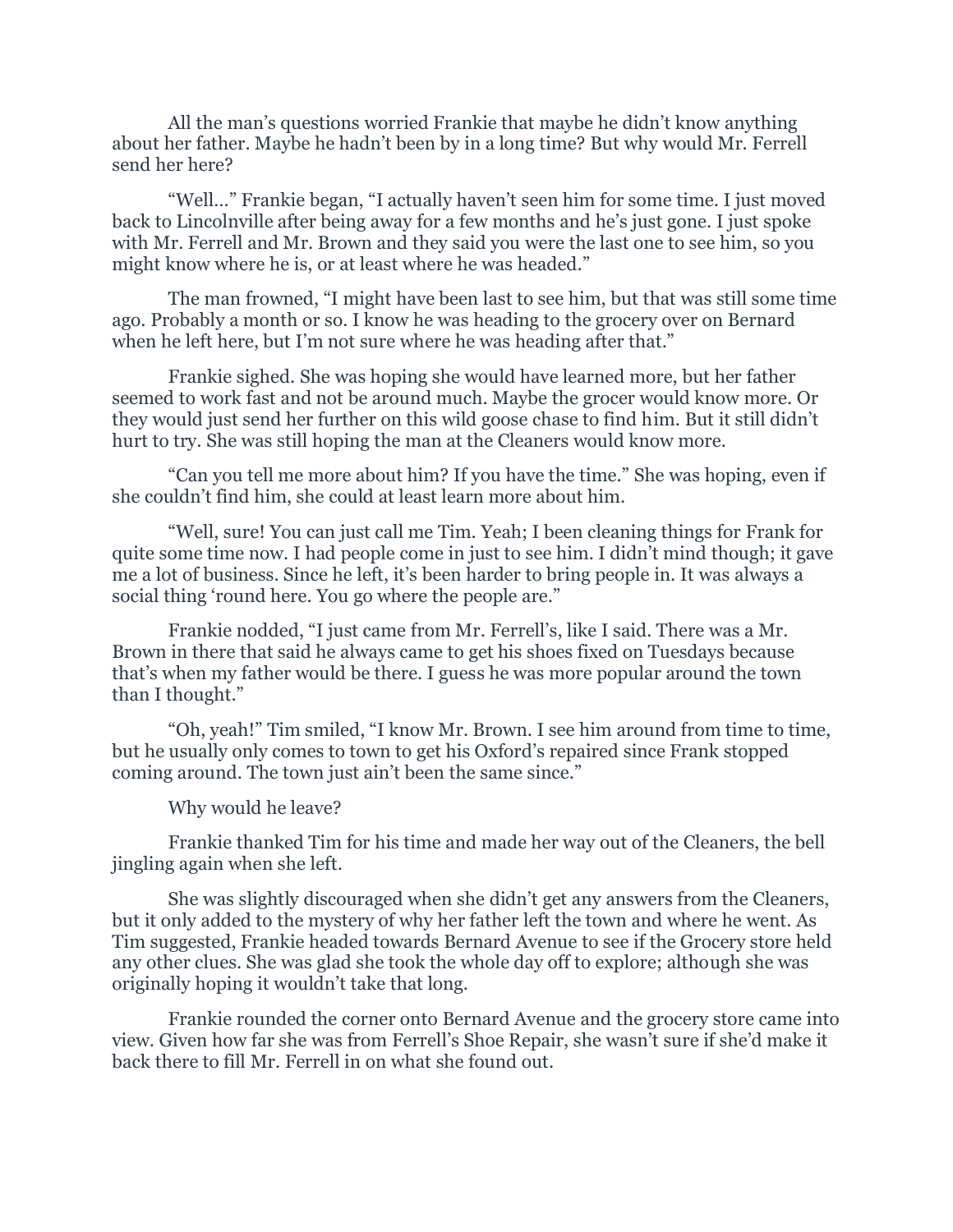As she entered the grocery store, she wasn't accompanied by the familiar jingle from the door, but instead, a quiet song was playing. It was strange though; the grocer was surprisingly busy considering how desolate the other shops were. The grocery was quite humble as she looked around. Two check-out lanes stood at the front of the shop and behind them, were several rows of shelves stocked with necessities. It was quite small, but still provided everything one would need in a town such as Lincolnville. She imagined this place in its hey-day. Families wandering the aisles, friends meeting to catch up, cashiers socializing with customers.

As she was getting lost in her thoughts, she noticed one of the cashiers was finished bagging groceries for their customer. She was a small, older woman with a red apron.

Frankie wandered up to the cashier and said "Hello".

The lady looked up and gave her a warm, welcoming smile.

"Well, hey. What can I do for ya?"

"I was actually wondering if there was anyone around that could answer questions for me about my father", Frankie replied.

"Well, that depends", the woman responded, "Who are we talkin' about?"

"Frank Butler."

The woman's facial expression became all too familiar when Frankie said her father's name. Apparently, she knew him too.

"Oh, I knew him. He used to own the Palace down the street. Oh, yeah. When he raised his prices, people still went to socialize because they loved Mr. Butler, but we got the majority of his business here. And after he closed his store, it was a damn shame, for sure, but business started boomin' over here so we didn't complain."

Frankie couldn't tell if the woman liked her father or not. She only seemed pleased that he had finally closed his store and she got more business here.

"My husband," the woman continued, "He opened this grocery when ol' Mr. Butler started raising his prices. Figured we should jump on the opportunity while we had it. Everyone sure was sad when he finally shut the doors, but we didn't mind. No ill will towards him or anything but," The woman paused again as if she was contemplating if she should finish her thought. She continued still, "The business we started gettin'. We wished he would've closed sooner."

Frankie didn't really like the woman saying she wished her father would have closed his store sooner. She said she didn't have any ill will towards him, but Frankie found that hard to believe when she followed it with that. She wasn't sure this woman would be of help to her at all.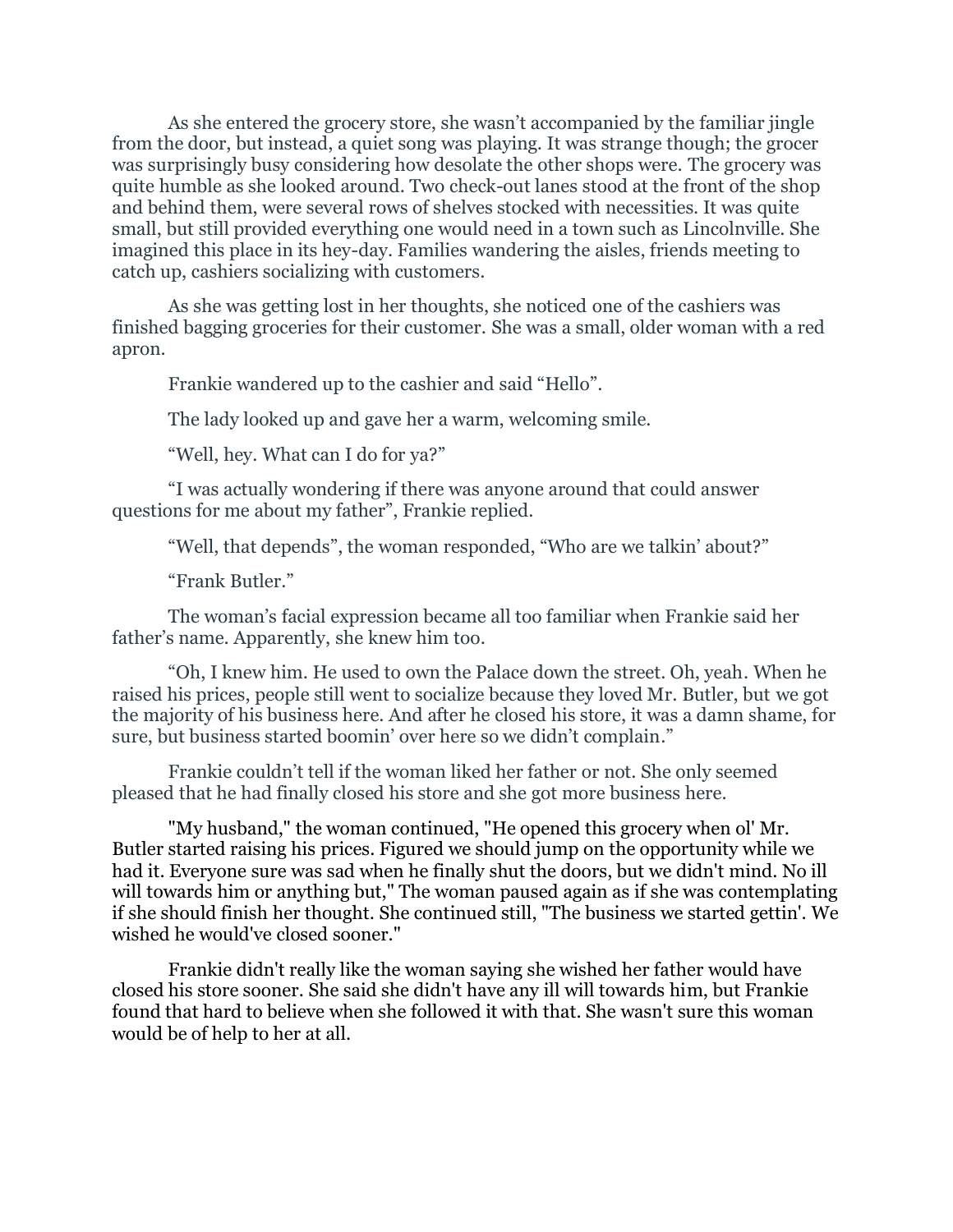"Well, anyway," Frankie tried to sidestep the awkwardness that filled the space between them, "You wouldn't happen to know where he was last or where he was headed, would you?"

The woman shook her head, "No, he didn't much like me or my husband. Probably because he knew we wanted him to close his shop. Last I heard, he was making the Cleaners over there his last stop before he headed out. No idea where to, but I knew he was leavin'."

Frankie sighed in defeat; this was her last hope for finding him. She thanked the woman for her time anyway and headed out of the grocer. She looked again at her watch, 9:52. It was still early, hopefully she would have time to tell Mr. Ferrell what she learned. Or rather, did not learn.

She began her walk back towards Washington Street, thinking about the events that had occurred that day. She thought it was odd she had only run into men on her journey, other than the bitter old woman at the grocery store. She wasn't even the owner; her husband was and that is why she was there. Why weren't there any femaleowned businesses here? When Frankie was in college, they talked about feminist rhetorical studies and how our abilities as women have been increasing. If this was true, why were there still no women in these businesses?

Frankie was baffled by this, but perhaps social circulation hadn't reached Lincolnville yet. Or maybe no one was there to start it. Frankie could, but her first priority was finding her father.

She looked back up at the faded sign of Ferrell's Shoe Repair, the bell a comforting jingle of familiarity as she entered.

"Well, look who it is!" Mr. Ferrell exclaimed with a smile.

Mr. Brown chimed in with his trademark, "Shooot!" Before continuing, "We knew you'd be back! Where's ol' Frank gone now?"

Frankie gave a discouraging sigh, "Well… I'm not sure. Tim at the Cleaners didn't know anything, so he sent me to the grocery down the street. I almost wish he hadn't."

"Oh, you ran into ol' Peggy, didn't ya?" Mr. Brown said with a chuckle.

"Ain't she a delight?" Mr. Ferrell chimed in.

"Oh, she was something. She didn't really like my father, did she?"

"Well," Mr. Ferrell began, "It's not that she didn't like ol' Frank, we all did, she just wanted him out of the grocery business. Her and ol' man Mercury put all they had into that store and the competition he presented was fierce."

"She's always been a bitter ol' bag," Mr. Brown added. "We don't much care for her either, but now ol' Mercury owns the only grocery left, so we stay civilized with 'em."

Mr. Ferrell nodded in agreement. "Did you find anything else out?"